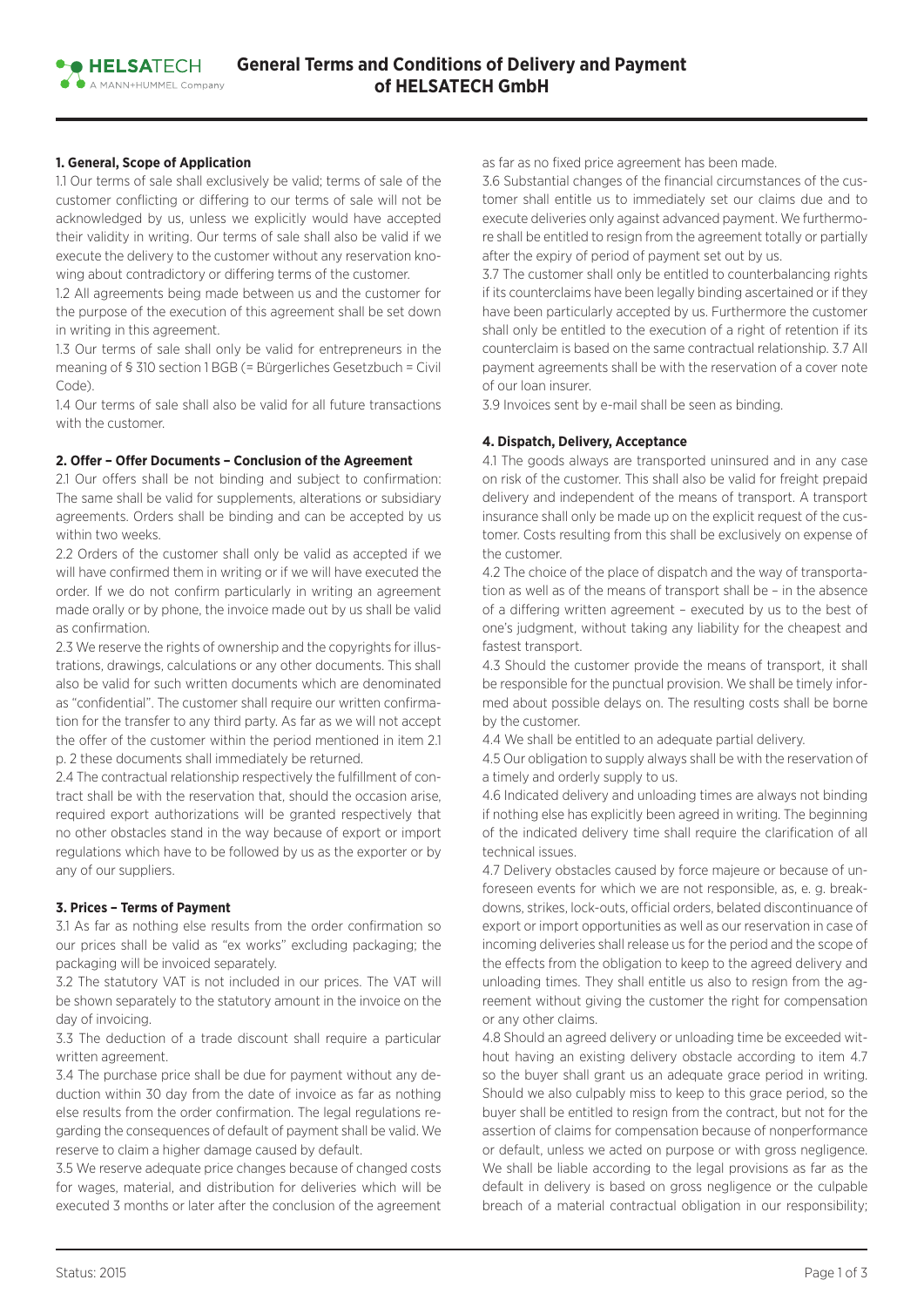in these cases the liability for compensation shall be limited to an overall default compensation payment to the amount of 0.5% of the predictably typically arising damage.

4.9 Should the customer fall into arrears with the acceptance or should it culpably violate any other duties of cooperation so we shall be entitled to claim for a compensation of the damage caused for us insofar, including possible additional costs. Furthermore we shall be entitled to deliver the goods being ready for delivery to third parties and to deliver the ordered articles at a later point in time to the customer, latest, however by the expiry of the ongoing fiscal year or to cancel the order in case of a default in acceptance of more than four weeks. Further claims and rights shall be reserved.

4.10 Should there be a delay of the delivery because of an according request of the customer and should we accept the individual case so the goods indicated ready for dispatch will be stored at expense of the customer. A lump sum of 1 % of the invoice amount will be invoiced per beginning month.

4.11 As for the rest we shall be liable in case of default in delivery for each completed week of the default within the scope default compensation with a lump sum of 0.5% of the value of the consignment value, maximum, however, of 5% of the consignment value.

### **5. Passing of Risk - Documents**

**• HELSATFCH** A MANNAHIMMEL Company

5.1 As far as there is no other information in the order confirmation a delivery "ex works" shall be agreed.

5.2 Transport and any other packaging according to the packaging ordinance will not be taken back; pallets shall be excluded. The customer shall be obliged to care for a disposal of the packaging at its own expense.

### **6. Investigation and Complaint Obligation**

6.1 The customer shall be obliged to investigate the goods at the agreed place of destination respectively in case of a collection by itself at the taking of the delivery 6.1.1 according to quantity and packaging and to note on the delivery note or bill of lading respectively acknowledgement of receipt possible complaints hereto, and 6.1.2 at least to randomly and representatively execute a quality control and to check the goods regarding outer quality.

6.2 The customer shall follow the following formalities and time limits in complaining about possible defects:

6.2.1 The complaint shall be executed by the end of the third workday (Monday to Friday) following the delivery of the goods at the agreed place of destination respectively of taking delivery. When complaining about a hidden defect the complaint shall be made by the end of the workday following the detection of the defect, latest, however, within two weeks after the delivery of the goods respectively of taking delivery.

6.2.2 The complaint shall arrive at us within the above mentioned time limits in writing, by telex or by fax. A message by telephone shall not be sufficient. Notices of defect against traveling salesmen, brokers or agents shall not be taken into consideration.

6.2.3 Quality and quantity of the claimed defect have to be clearly recognizable in the complaint.

6.2.4 The customer shall be obliged to have the complained goods at the place of investigation ready for inspection by us, our supplier or by experts ordered by us.

6.3 Complaints regarding number of pieces and packaging of the goods shall be excluded should the required note on the delivery note or bill of lading according respectively the acknowledgement of receipt according to item 6.1.1 be missing. Furthermore any complaint shall be excluded as soon as the customer will have mixed, continued to use, resold or will have started with the treating and processing of the goods.

6.4 Goods which have not been complained about in the required form and time limits shall be seen as approved and accepted.

# **7. Liability for Defects**

7.1 Claims for defects of the customer shall require that it has orderly executed its investigation and complaint obligations.

7.2 As far as there should be a defect of the purchased goods so the customer shall be entitled to a supplementary performance of its choice in the way of a removal of defects or to the delivery of new goods free of defects. The customer shall always give us the opportunity to a supplementary performance within an adequate time limit, rights of recourse shall be unaffected without limitation by the aforementioned regulation.

7.3 Should the supplementary performance fail, so the customer shall be entitled to claim for resignation or a reduction.

7.4 Claims for defects shall not exist for an only insignificant deviation of the agreed quality, for an only insignificant reduction of the usability, for natural wear and tear, as for damages caused by incorrect or negligent treatment, excessive use and strain, improper operating material or because of particular external influences after passing of risk, being not a prerequisite according to the agreement. Should improper maintenance work or alterations be carried out by the customer or any third party so there also shall exist no claims for defects for the aforementioned and for the results arising from them.

7.5 We shall be liable according to the legal provisions as far as the customer will claim for compensation basing on purpose or gross negligence. As far as we cannot be blamed for intentional breach of contract so the liability for damages shall be limited to the predictably typically arising damage.

7.6 We shall be liable according to the legal provisions as far as we culpably violate any material contractual obligation; in this case, however, the liability for damages shall be limited to the predictably typically arising damage.

7.7 The liability for a culpable violation of life, body or health shall be unaffected; this shall also be valid for the compulsory liability obligations according to the Product Liability Act.

7.8 The period of warranty shall be 1 year starting with the passing of risk. The legal term of limitation shall be valid for claims for damages in case of purpose and gross negligence as well as for violation of life, body, and health which are based on an intentional or negligent breach of duty of the user.

7.9 The term of limitation in case of a delivery recourse according to §§ 478, 478 BGB (= Civil Code) shall remain unaffected.

7.10 Claims of the customer because of the expenses required for the purpose of supplementary performance, particularly transport, travel, labor, and material costs shall be excluded, as far as the expenses will increase because the goods delivered by us have been transported to another place as the place of business